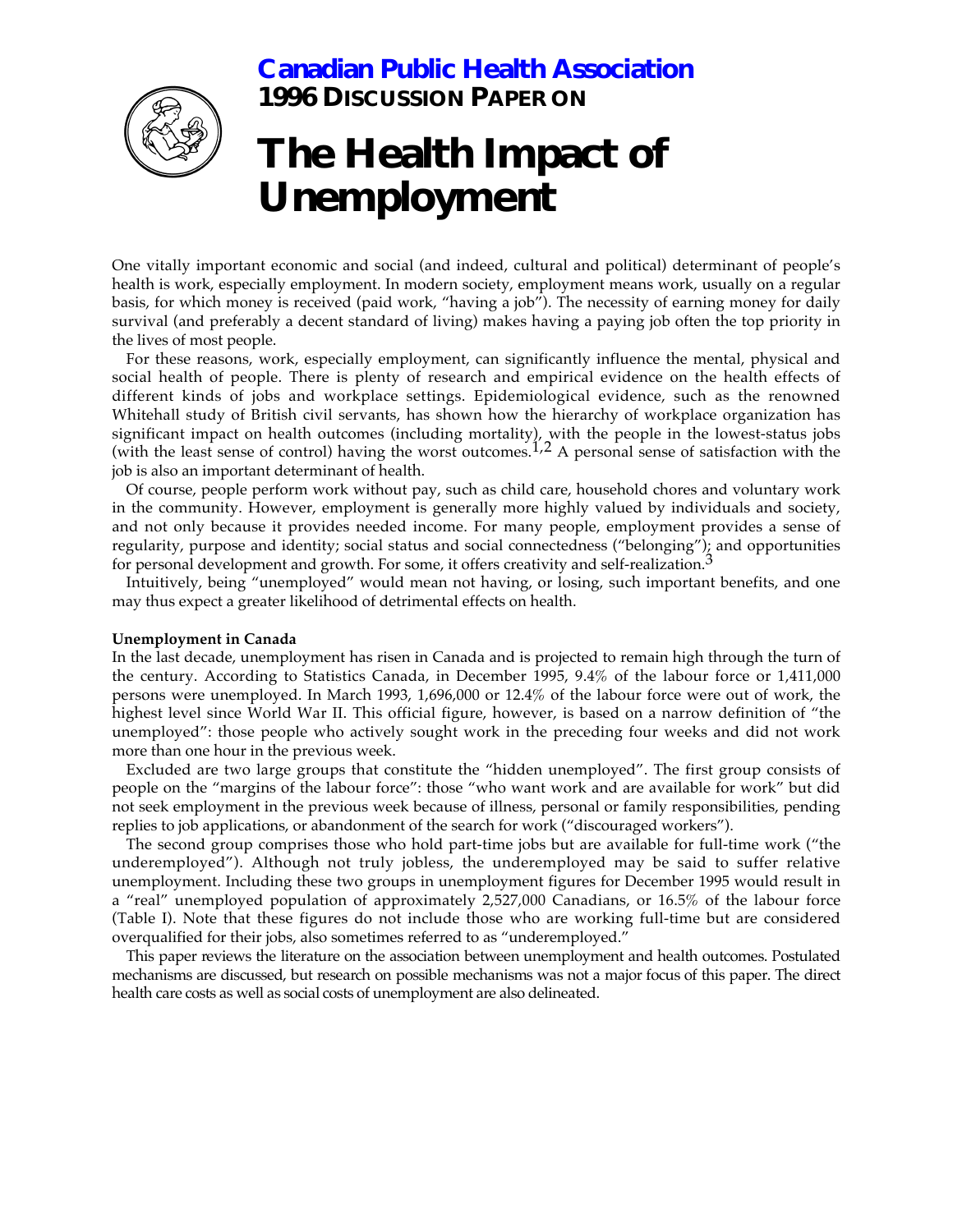## **Table 1 Canada's Labour Force - December 1995**

| Working Age Population: 16 yr. and over | 23 150 000    |
|-----------------------------------------|---------------|
| No. in Labour Force                     | 14 978 000    |
| Employed                                | 13 567 000    |
| <b>Involuntary Part-time Workers</b>    | 769 000       |
| Unemployed                              | 1 411 000     |
| No. Not in Labour Force                 | 8 3 8 5 0 0 0 |
| Discouraged workers                     | 347 000       |
|                                         |               |
| Official Unemployed                     | 1 411 000     |
| "Real" Unemployed                       | 2 527 000     |
|                                         |               |
| Official Labour Force                   | 14 978 000    |
| "Real" Labour Force                     | 15 325 000    |
|                                         |               |
| Official Unemployment Rate              | $9.4\%$       |
| "Real" Unemployment Rate                | 16.5%         |

Note:

- The "Real" Labour Force includes those in the labour force plus discouraged workers.
- The Official Unemployment Rate (as defined by Statistics Canada) is derived by Unemployed divided by the No. in Labour Force.
- The "Real" Unemployment Rate is derived by those Unemployed plus the Involuntary Part-time Workers and the Discouraged Workers divided by the "Real" Labour Force.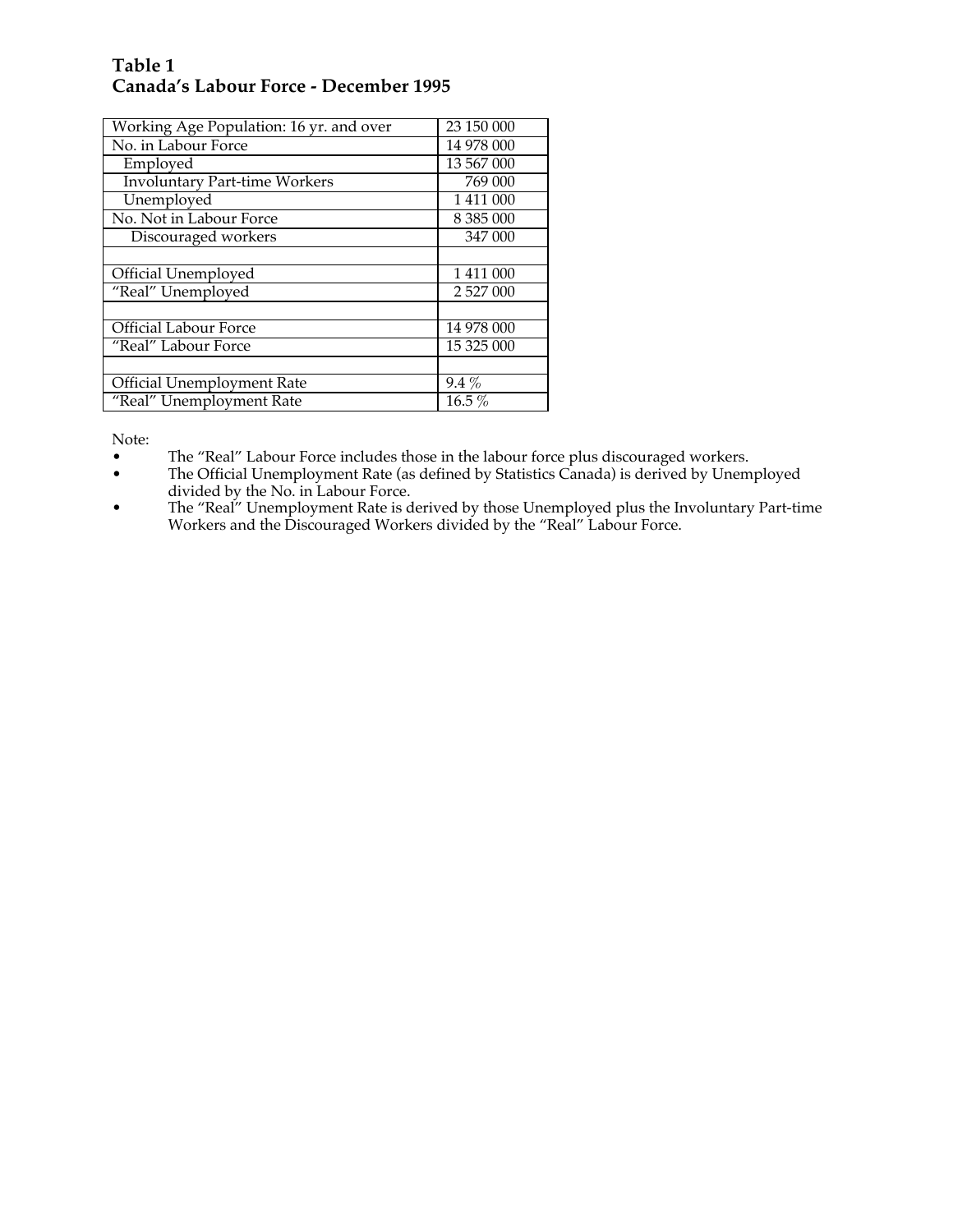#### **Mortality Rates**

Published aggregate-level studies have investigated possible associations between unemployment and the outcomes of total mortality and disease-specific causes of death. The relative certainty of death outcomes, their universal tabulation in vital statistics, and their ready availability from official sources (as are unemployment data) have facilitated the analysis of large data sets with adequate statistical power over long time spans.

Since the 1970s, many time-series analyses have reported patterns of higher total mortality rates following negative economic trends, such as rising unemployment. Brenner showed such "positive" (same-direction) associations for nine Western countries: the United States (for the periods 1909-1976 and 1940-1973), England and Wales (1936-1976), Sweden (1940-1973), Scotland (1952-1983), Canada, France, Germany, Italy and Spain.3-8 (Analyses of the last five countries were in an unpublished manuscript not available for this review.) $3$  The most common time lag reported between the unemployment event and subsequent mortality changes was 0 to 5 years (usually 2 to 3).<sup>3,4</sup> There were also wide-ranging time lags of 0 to 10 years for England and Wales, and 0 to 13 for Scotland, suggesting that mortality was influenced by chronically high, as well as recently rising, unemployment.<sup>4</sup> In a report of his analyses to the US Congress in 1976, Brenner predicted that a  $1\%$  rise in unemployment in the US would lead to some  $6,000$  excess annual deaths.<sup>5,9</sup>

Two papers critical of Brenner's time-series work were cited by several authors (including Brenner himself) and reviewed in the present report. Gravelle et al. (1981) felt that Brenner's analysis of England and Wales omitted relevant data and variables, and used a flawed statistical model. However, Gravelle et al. did conclude that the unemployment-mortality connection was still worth testing with a "superior statistical technique".10 Illustrating the cyclical fluctuations in unemployment and mortality in the US from 1950 to 1975, Eyer (1977) noted that peaks in the former coincided with troughs in the latter.<sup>11</sup> Brenner, however, pointed out that, obviously, time lags of other than 0 years ought to be considered.<sup>3</sup>

In Canada, O.B. Adams (Statistics Canada, 1981) analyzed national unemployment and mortality data for the period from 1950 to 1977. Although he used techniques similar to Brenner's, Adams obtained the opposite result for total mortality rates: inverse time-lagged associations with unemployment. However, Adams did find a significant relationship between unemployment and heart disease and motor vehicle accident mortality. (see below)<sup>12</sup> Another Canadian, Macleod (1978), found only a "mixed" relationship between unemployment and mortality trends.<sup>13</sup>

Moser, Fox, Goldblatt and Jones published several analyses of data from Britain's Office of Population Censuses and Surveys (OPCS).14-16 Standardized Mortality Ratio (SMRs) are a method of comparing expected rates of death for unemployed and employed groups; a ratio of 100 indicates no difference between the groups. A cohort of 14,700 working-age males "seeking work" just prior to the 1981 census had a subsequent all-cause standardized mortality ratio (SMR) of 147 by 1983. A comparable cohort of men surveyed in 1971 had an SMR of 145 for the 1974 to 1981 period. Both SMRs were significant at the  $5\%$  level.<sup>16</sup>

Similarly in Italy, Costa and Segnan (1987) determined an elevated SMR of 202 among a group of 13,500 males seeking work during the week before the 1981 census and followed up from 1981 to 1985. This SMR remained statistically significant after controlling for possible confounders (education, marital status, etc.).<sup>17</sup> In Denmark, Iversen et al. (1987) also found an elevated SMR in unemployed males followed from 1970 to 1980.<sup>18</sup> And in Finland, Martikainen (1990) analyzed the entire cohort of 30- to 54year-old men enumerated in the 1980 census. Between 1981 and 1985, unemployed men (who sought work during the year before the census) had a total mortality risk 1.93 times that of employed men (95% confidence interval, 1.82 to 2.05), after controlling for demographic and health variables.<sup>19</sup>

The similar fates of these cohorts of unemployed men provide strong evidence of an association in the direction of greater mortality risk. Although the reverse-direction mechanism was possible in the reported studies (prior poor health making joblessness more likely), the choice of including only men "seeking work" tended to exclude those already sick or disabled. Moreover, no "health selection" effect was evident in the analysis stage of these studies.<sup>16,17,19</sup>

Indeed, the editor of the British Medical Journal was moved to comment in 1991 that "the evidence that unemployment kills—particularly the middle-aged—now verges on the irrefutable. $"^{20}$ 

#### *Cardiovascular Diseases*

The apparent association of unemployment with total mortality may be better understood by investigating disease-specific causes of death. Among the papers reviewed, the most commonly studied specific causes were cardiovascular diseases (especially coronary heart disease) and suicide. (Non-fatal disorders are discussed later in this review.)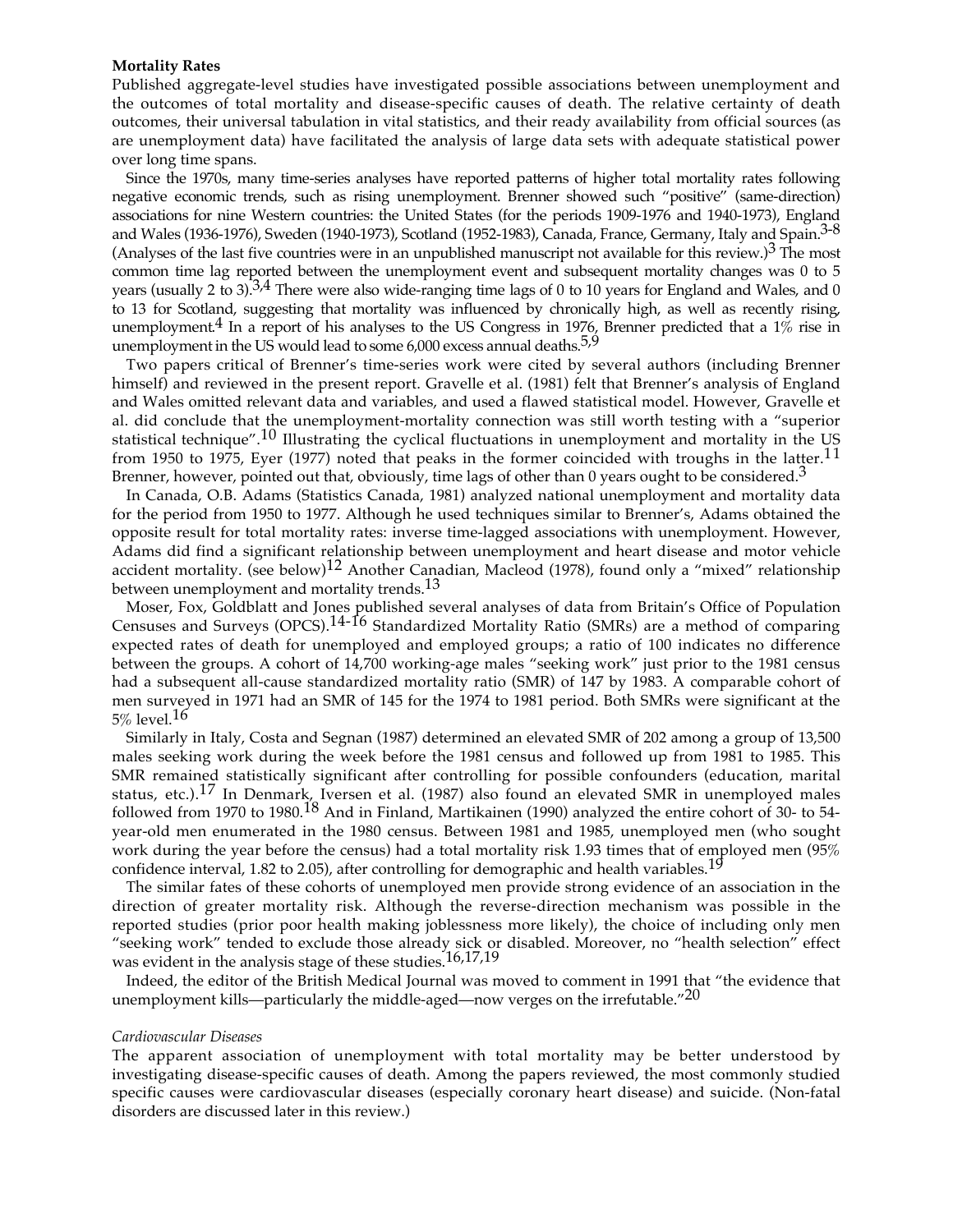For coronary (or ischaemic) heart disease, interest was stimulated three decades ago with the hypothesized role of stress as a risk factor for cardiac disease and hypertension and the emerging psychological research on the effects of stressful life events, such as job loss. $3,21$ 

In this review, six aggregate-level analyses reported positive time-series associations between unemployment and heart disease mortality. Brenner found this in the US, England, Scotland and six other European nations over various spans of 20 to 40 years.  $3.477.22$  The time lags were 0 to 5 (usually 1 to 3) years. After adjusting for trends in epidemiological risk factors (e.g., tobacco and alcohol) and seasonal fluctuations in death rates (e.g., unusually long, cold winters), evidence of this association persisted. $4$ Bunn (1979) also reported positive correlation for Australia.<sup>23</sup>

Adams' analysis for Canada, 1950 to 1977, also revealed a same-direction relationship between unemployment and heart disease death rates despite the inverse correlation with all-cause mortality. To account for these opposite patterns, Adams postulated that the unemployment trend in older adults (in whom most fatal heart diseases occur) tends to run counter to the overall jobless rate, since when there are few jobs around, older workers are more likely to leave the labour force (retire or receive disability pension), thus lowering their unemployment rate.<sup>12</sup>

Four census-based studies reported positive correlations. Three were the British OPCS studies by Moser, Fox, et al., on 1971 and 1981 cohorts of unemployed men.<sup>14-16</sup> The latter group had, by 1983, a statistically significant SMR of 182 for ischaemic heart disease and 159 for circulatory diseases overall.

Martikainen's whole-population co-hort of jobless men in Finland had significantly elevated relative risks for all cardiovascular causes of death, including 1.36 for myocardial infarction and 1.54 for all circulatory diseases.19

Looking at deaths from strokes, Franks et al. (1991) used OPCS data on all men and women aged 45 to 74 living in 32 boroughs of London, England, between 1971 and 1981. For men, the stroke mortality rate was strongly correlated with unemployment, after controlling for other socioeconomic indices. In fact, a "doseresponse relationship" was found in which the male stroke death rate increased by 5.4 per 100,000 for every 1% rise in male unemployment. No significant association was found in women. The authors suggested that "social factors" may mediate the association, but these "remain to be identified".24 Positive time-series correlations for cerebrovascular disease mortality were also reported by Brenner in Canada, Sweden, France and Germany.3

Despite the positive findings, Catalano's review (1991) noted that the unemployment-heart disease connection has seldom been reproduced in individual-level studies.21 This may be due to the difficulty of assembling groups large enough to yield a statistically sufficient number of fatal outcomes. Several individual-level studies have measured intermediate outcomes more feasibly and have found risk conditions such as elevated blood pressure and cholesterol, or risk behaviours such as tobacco and alcohol consumption.25-27

#### *Suicide*

At the aggregate level, Brenner demonstrated time-lagged correlations in several Western countries.<sup>3</sup> Reviewers have noted that the evidence is "strong" in showing a same-direction association between "economic insecurity" and suicide incidence,  $21$  and that "over a dozen aggregate-level time-series studies [have] consistently shown a strong positive association".<sup>28</sup> One reviewer was more cautious.<sup>26</sup>

Platt (1984) reviewed 95 studies, both aggregate and individual-level, published from 1953 to 1982.<sup>29</sup> Most of these studies found that significantly more of those who committed or attempted suicide had been unemployed compared to non suicides. Moreover, the unemployed were more likely to commit suicide than the comparable employed.<sup>30</sup> Many studies were cross-sectional or retrospective, however, and thus could not rule out prior "health selection", i.e., a predisposition to suicide unrelated to unemployment. A few longitudinal studies showed that those who eventually killed themselves had more "job problems" compared to non suicides.<sup>21</sup>

Morrell et al.'s analysis (1993) of 83-year trends (1907-1990) in unemployment and age-adjusted suicide rates for all of Australia revealed significant correlation between suicide and unemployment for male suicide rates but not female. The association was strongest for male youths aged 15 to 24 during 1966- 1990. The authors concluded that unemployment was a "significant predisposing factor for increased suicide risk, especially in (young) males".<sup>31</sup>

Many other national time-series analyses have scrutinized suicide trends and unemployment among youth and young adults because of their high jobless rates relative to the adult population. Pritchard (1992) noted significant correlations for the youth of nine of the twelve European Community countries during the 1974 to 1987 period.<sup>32</sup> Other analyses for 1966 to 1987 showed significantly high correlation coefficients between suicide and youth unemployment for France (0.77), Australia (0.68), the US (0.60)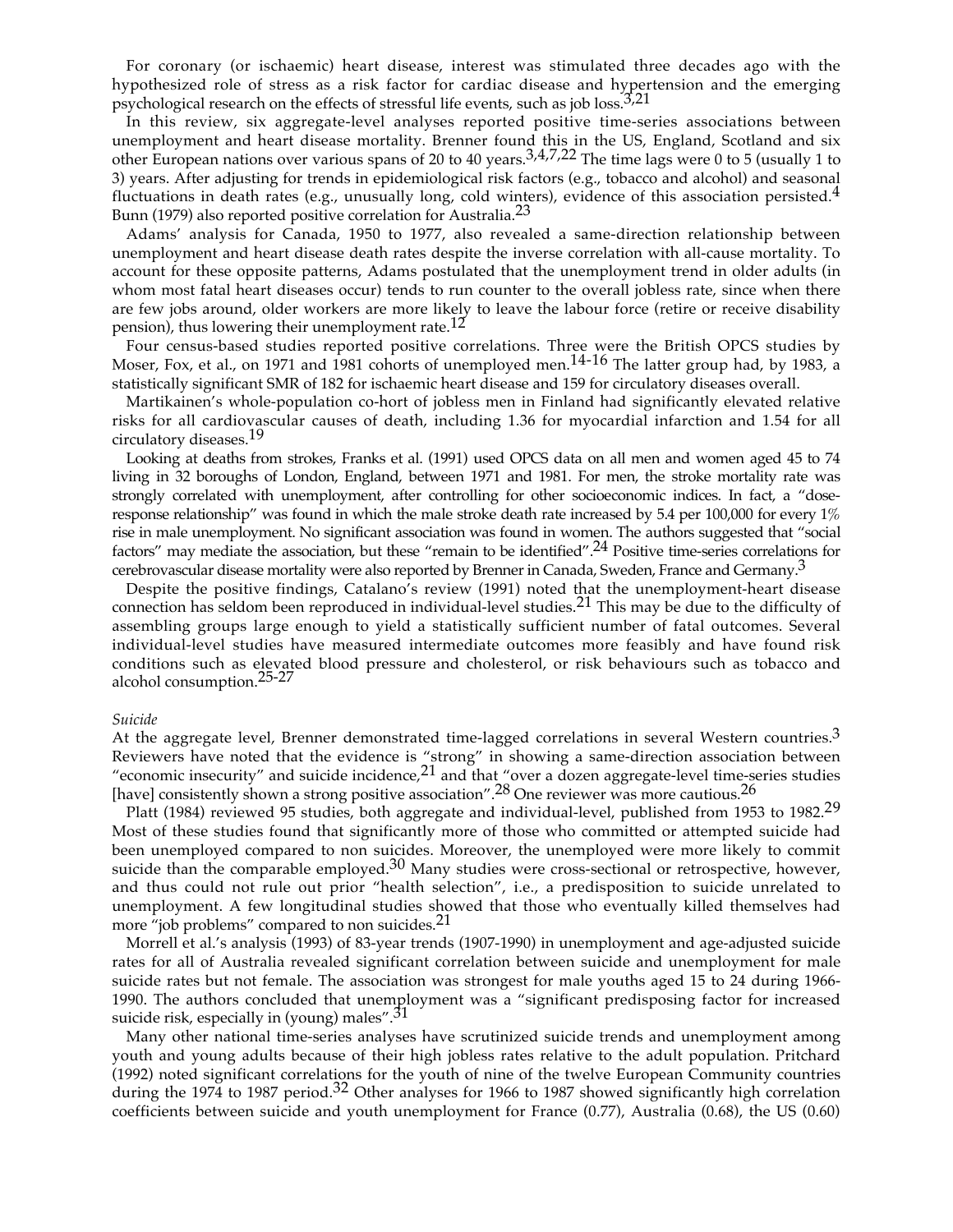and Canada (0.58), but significantly low coefficients for Sweden (0.03), Japan (0.01) and West Germany (0.005). It was postulated that these last three countries have had historically low youth unemployment rates and good social support structures (state welfare in Germany and Sweden, and family networks in Japan).31

It may be the exception that unemployment is solely responsible for "causing" suicide. Rather, joblessness may produce more extreme mental health consequences, such as suicide, in those who are already psychologically or socially vulnerable.<sup>32</sup> A counter hypothesis suggests that suicide (and mental health disorders) may increase during prosperous times; for example, among the marginalized who fail to share in an economic boom.12,11 In his seminal work entitled Suicide (1897), Durkheim believed that suicide risk could increase during either economic "good" or "bad" times, since both destabilize the existing "social fabric".<sup>33</sup> Mental health consequences could result from both the inability to lower expectations during economic downturns and to cope with unrealistic rising expectations during economic booms.12,34

The relationship between unemployment and suicide is further complicated by the underreporting of suicide (sometimes hidden as "accidental" motor vehicle and drug overdose deaths) and obfuscation caused by trends such as copycat behaviour, cultural attitudes and the availability of lethal means such as firearms.31

#### *Other Causes of Death*

In his analysis of Canadian mortality trends, Adams (1981) found an inverse correlation between motor vehicle accident (MVA) fatality rates and unemployment rates from 1950 to 1977. This finding generated the hypothesis that higher unemployment was associated with lower rates of driving (and hence, less exposure to possible accidents) because: (1) the unemployed could less afford to drive, and (2) the unemployed drove fewer miles in order to save money and because of decreased demand (travel for employment).<sup>12</sup>

The most recent time-series analysis (Leigh and Waldon, 1991) confirmed that in the US, from 1976 to 1980, higher unemployment was associated with lower fatality rates due to curtailment of driving and lower alcohol consumption, especially among young males. This group has a high risk of both injuryrelated death and unemployment. Controlling for the number of miles driven, however, Leigh and Waldon found a positive-direction association between unemployment and traffic fatalities.<sup>9</sup>

#### **Physical and Mental**

#### **Health Disorders**

The articles reviewed for this paper outlined the associations between acute job loss, chronic joblessness and a broad array of physical and mental health disorders, including self-reported symptoms. There was consensus that the "harmful effects of unemployment on mental and physical health are now well established".<sup>35,36</sup> Aggregate-level research has been supportive.<sup>17,36</sup> One review cited the results of four individual-level studies as evidence of a "strong" association with "nonspecific physiologic illness".21

Mental health consequences of unemployment include anxiety, depression, disturbed sleep, self-harming behaviour, feelings of apathy, isolation, hopelessness, low self-esteem, and reduced decision-making ability.<sup>21,35,37,38</sup> Distress does not always end immediately upon re-employment.<sup>35,39,40</sup>

There were four Canadian papers of note: two originated from the same aggregate-level analysis, and two were individual-level cohort studies of workers followed after factory shutdowns. The two aggregate-level reports were from D'Arcy (1986) and D'Arcy and Siddique (1985) who used results from the 1978-79 Canada Health Survey to examine a national subsample of 14,313 respondents 15 years or older and active in the labour force. (The Survey defined unemployed respondents as seeking work "in the past year", in contrast to the government's usual definition of "in the past four weeks".) Of the Survey's 12 validated measures of self-reported health status, seven were worse among unemployed respondents compared to the employed: (i) a scale of psychological distress; (ii) anxiety or depressive symptoms; (iii) short-term disability in the past two weeks; (iv) long-term disability in the past 12 months; (v) number of "current health problems"; (vi) hospitalizations in the past year (2.1 times more); and (vii) visits and telephone calls to physicians in the past year (33% more). For alcohol, tobacco, and prescription and non prescription drug use, the only significant difference was a higher average weekly alcohol consumption among the employed. (13,38) All these health differences remained significant after adjusting for demographic and socioeconomic variables.

Another Canadian, J.P. Grayson, published two studies of the impact of major factory closure on the self-perceived health of workers and their spouses.  $40,41$  The first study (1985) examined the shutdown of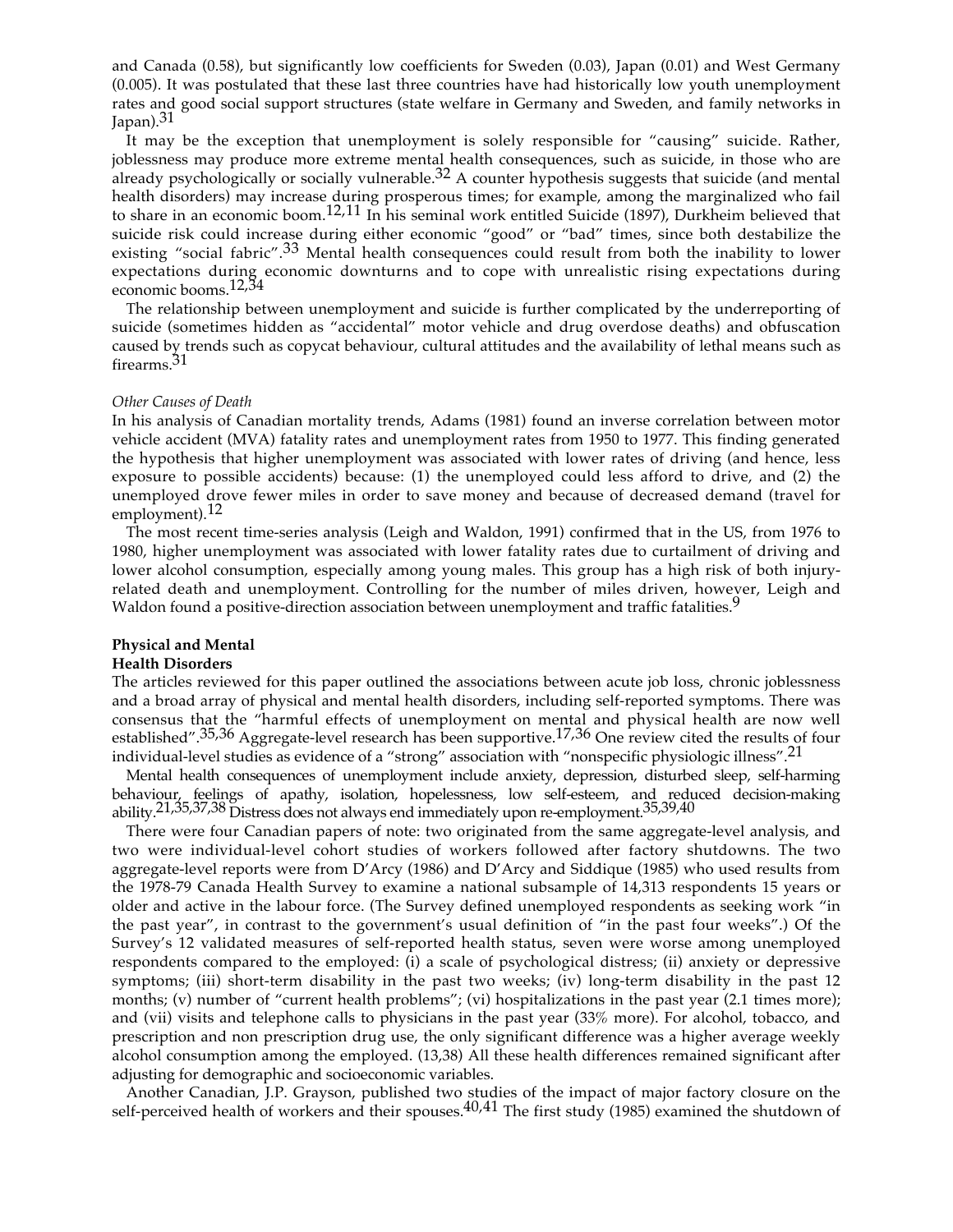the Toronto branch plant of SKF, a Swedish ball-bearing manufacturer, during the 1981-82 recession when unemployment levels were high. $40$  Of the 310 men laid off, most who were still unemployed after two years reported persistent feelings of stress attributed to the closure. Those who became re-employed had lower stress levels, but these still increased over time because of the general atmosphere of economic insecurity. A "Health Index"-an amalgam of self-rated health status, number of visits to MDs and prescription medications taken-worsened in those still unemployed over the post-shutdown, two-year study period. The spouses had similarly increased stress-related symptoms which were worse when they too were unemployed.<sup>40</sup> Grayson concluded that the stress attributed to factory closure was significantly associated with worse health status, especially among older workers (over age 40). Pre-closure health status, however, was also a significant predictor of post-closure ill health ("health selection" hypothesis).

Grayson also published a longitudinal study of the Canadian General Electric's (CGE) Toronto branch plant closure in 1984. The 400 workers laid off were mostly male, highly skilled, well paid and had comprised a stable workforce. Surveyed up to 27 months post-closure, both workers and their spouses experienced "considerable trauma . . . half still ranked the stress as greater than or equal to divorce". Compared to the reference population of Ontario respondents to the 1978-79 Canada Health Survey, the workers and spouses reported significantly more chronic symptoms, especially "headaches", "hay fever and allergy", "back, limb or joint disorder" and "arthritis".41 These self-reported health effects were reported "long after" new jobs were obtained. "Finding a new job is no guarantee against the ill effects of a plant closure."<sup>40</sup>

The unique "cross-level" study design combines individual- and aggregate-level approaches in order to examine the triangular relations between the occurrence of individual job loss and health outcomes within the context of a changing economic environment.<sup>28,42</sup> Dooley and Catalano (1984) conducted such a cross-level study by random telephone interview of over 8,000 persons in the Los Angeles area from 1978 to 1982. During this period, the region's unemployment rate varied from 4.8% to 8.6%. Mental health outcomes were measured by a validated psychological distress scale.<sup>28</sup>

Two findings in particular were noteworthy. First the loss of job (or significant income) by individuals explained much more of the variance in mental health outcomes than did changes in the unemployment rate itself. Second, persons of lower socio-economic status (SES, defined by education and income) were most likely to suffer job or income loss independent of the unemployment rate. Thus, existing inequalities in society may be stronger determinants of adverse health consequences (through individual job loss) than are general economic conditions as measured by changes in the unemployment rate.<sup>28</sup>

#### **Utilization of Health Care Services**

Because of their routine collection and availability, population-level utilization measures of health care services have been frequently used as aggregate-level outcomes. Utilization of health services may not reflect the actual incidence of disease in the population, but the information can be important for public policy-making.

Mental health services in particular have been studied, most commonly admissions to inpatient psychiatric facilities and sometimes, case openings in community agencies. Of 19 time-series analyses published between 1973 and 1986, most found same-direction correlations with unemployment or other indices of economic contraction.<sup>28,42</sup> Brenner found same-direction correlations for first admissions to public psychiatric hospitals in New York State,  $43,8$  as did Adams for Canada.<sup>12</sup> Ahr et al. (1981), on the other hand, found that in Missouri, the unemployment rate in the 1970s correlated significantly with readmissions to state mental hospitals, not first admissions.<sup>44</sup> Within six months after the jobless rate peaked in 1975, inpatient readmissions increased nearly 30% and outpatient caseloads increased over 50%. Among the unemployed subpopulation, however, first admissions were also correlated with the jobless rate.45

In a time-series analysis for the State of Illinois between 1970 and 1985, Kiernan et al. (1987) found that rates of first admissions and case openings correlated inversely with overall labour force participation and employment in the manufacturing sector (but not the service sector). Moreover, there was a bimodal (twin-peaked) time lag. A near-immediate (one-month lag) rise in mental hospital admissions probably consisted of marginal persons "tipped over the edge" by hard times. The more gradual (three- to sixmonth lag) increase in community agency caseloads might have comprised more stable persons who had exhausted their personal and informal support resources.<sup>42</sup> There was also individual-level evidence of association between either acute job loss or chronic unemployment and increased use of mental health services. Visits to primary care physicians and use of medications were frequently associated with diagnosed depression, anxiety or somatization in one study.46 A recent review characterized the overall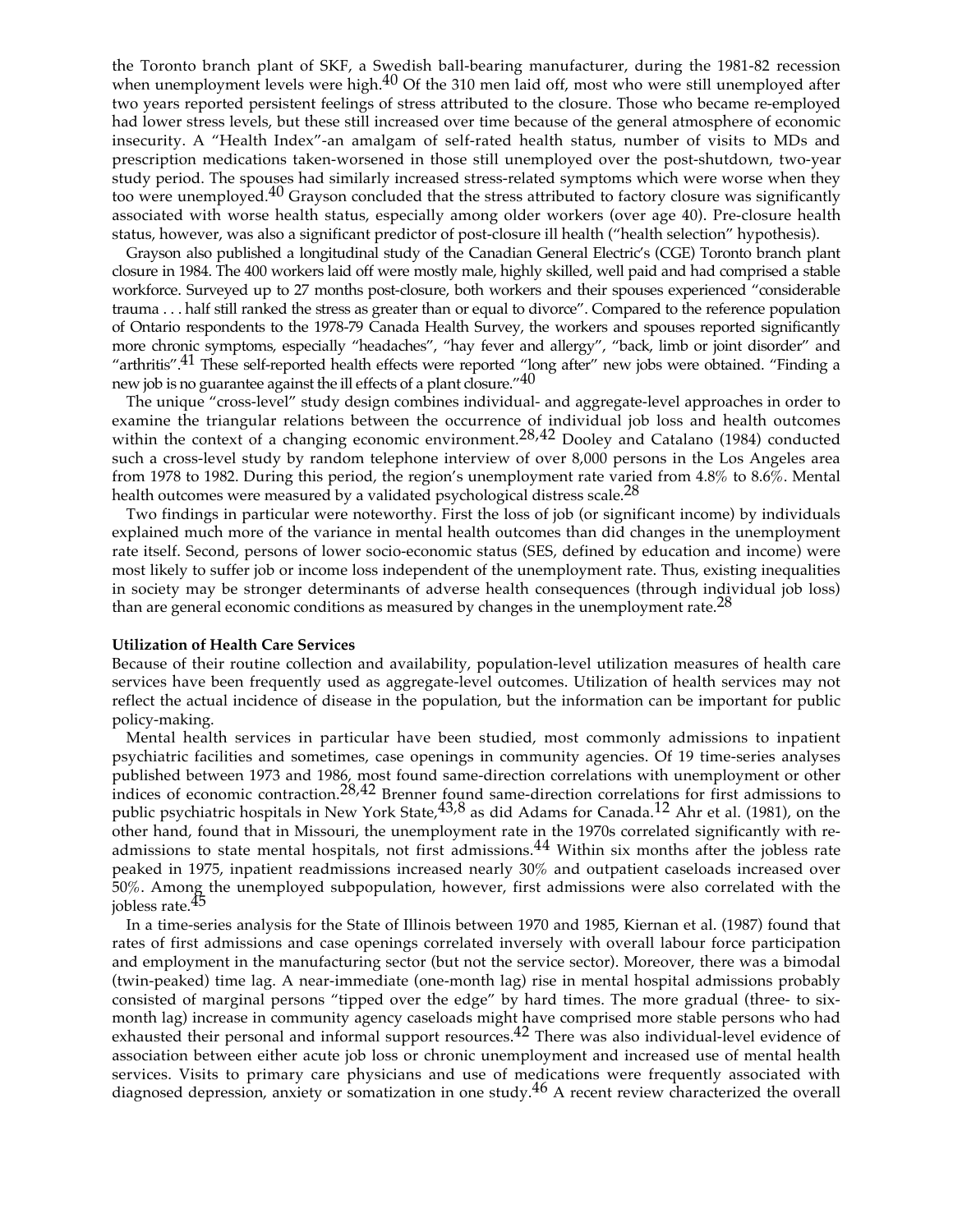evidence as "strong" in showing a relation between "economic insecurity" and "seeking help for psychological disorder".8

Studies have also found increased utilization of general health care services, such as physician visits, hospital inpatient or outpatient admissions, and prescription medication use.<sup>20,35,39,47</sup> In D'Arcv's Canada Health Survey analysis, unemployed respondents were twice as likely to have reported admission to hospital in the past year—-one in six unemployed persons compared to one of every 13 employed.<sup>13,38</sup> Beale and Nethercott's long-term follow-up studies of British workers laid off by factory shutdown also found double the rate of general hospital admissions and 60-63% more outpatient clinic visits.48,49 Several papers gave evidence of increased visits to physicians. In D'Arcy's Canada Health Survey analysis, the unemployed reported an average of 33% more visits to physicians in the past year, 3.40 on average compared to 2.55 among the employed (this was significant at the  $5\%$  level).<sup>13,38</sup> Beale and Nethercott reported ranges of 20% to 57% more consultations with British general practitioners.20,37,48,49

Also in Britain, Yuen and Balarajan (1989) looked at a sample of 13,275 men using annual household survey results from the OPCS.<sup>50</sup> After adjusting for potential confounders, the unemployed had a significantly higher odds ratio ( $OR = 1.83$ ) of consulting a " $GP$ " within the past week. Those who were jobless for five or more years had an odds ratio of 2.12. Those men who were both out of work and had "long-standing illness" visited GPs 4.5 times more often. Excluding persons with long-standing illness from the analysis (to minimize prior "health selection"), the results showed a significant odds ratio of 1.53 for the unemployed having consulted a GP recently.<sup>50</sup>

Linn et al. (1985) found that unemployed US military veterans made nearly five times as many physician visits in the prior six months as did their working counterparts (average 5.9 versus 1.2).39 These unemployed veterans presented mostly with gastrointestinal, respiratory and skin disorders. The unemployed also took twice as many medications at any one time (average 3.6 versus 1.9 for employed). There were also strong correlations with physical and mental health scores and the number of medical diagnoses. However, this study was plagued by small sample sizes (30 in each group) and a subject population not representative of the general population.<sup>39</sup>

All of the above studies concluded that physicians, especially in primary care, could expect higher volumes of patients during hard economic times.13,39,50,51 Interestingly, these studies all had subject populations eligible for universal health care coverage (including the US veterans). Frey (1982), however, has observed that, in contrast to Britain and Canada, hard times in the United States results in "nearly empty waiting rooms" for most physicians, since joblessness means there are fewer people with either health insurance or the ability to pay cash. In a system lacking universal health care, Frey wryly noted an apparently perverse "inverse care law" in which people most in need of health services (such as the unemployed and poor) become the least likely to get it.<sup>52</sup>

#### **The Impact on Women**

Many unemployment-health studies focused exclusively on male populations. For example, unemployed males were the subjects of the longitudinal census-based surveys in Britain (OPCS), Denmark, Finland and Italy (15-19), and the primary focus of the Canadian and British "factory closure" cohorts.<sup>40,41,48,49</sup> Until recently, women were "largely ignored" in this kind of research, probably because of traditional roles of male breadwinners and female homemakers.35,29,53,54 Moreover, in attempting to study jobless women, it was difficult to know how many women were in the official labour force, how many were actively seeking work, and how many had left or never entered the workforce because of discouragement.<sup>29</sup>

If women were studied, it would be as the spouses of jobless husbands. At the aggregate level, their mortality may be higher than among spouses of working men.<sup>37</sup> In individual-level morbidity research, female spouses were included in the factory closure studies, such as the previously mentioned ones by Grayson (the SKF and CGE shutdowns in Canada).40,41 In both, the wives reported stress-related physical and emotional symptoms similar to their husbands over 24- to 27-month periods post-closure. In the US, Penkower et al.'s two-year prospective study (1988) focused on women as wives of laid-off male blue collar workers. The mental health of these women was not immediately affected, but worsened with the longer duration of the husband's unemployment. Low perceived social support from relatives or friends was a prominent "vulnerability" factor, as was the depletion of financial savings.  $54$ 

The increased labour force participation of women in recent years has resulted in more research on them as wage-earners. Other factors being equal, women are more likely than men to be laid off, fail to find work again (or to find it at a lower income level), and be single working parents.29,54 In terms of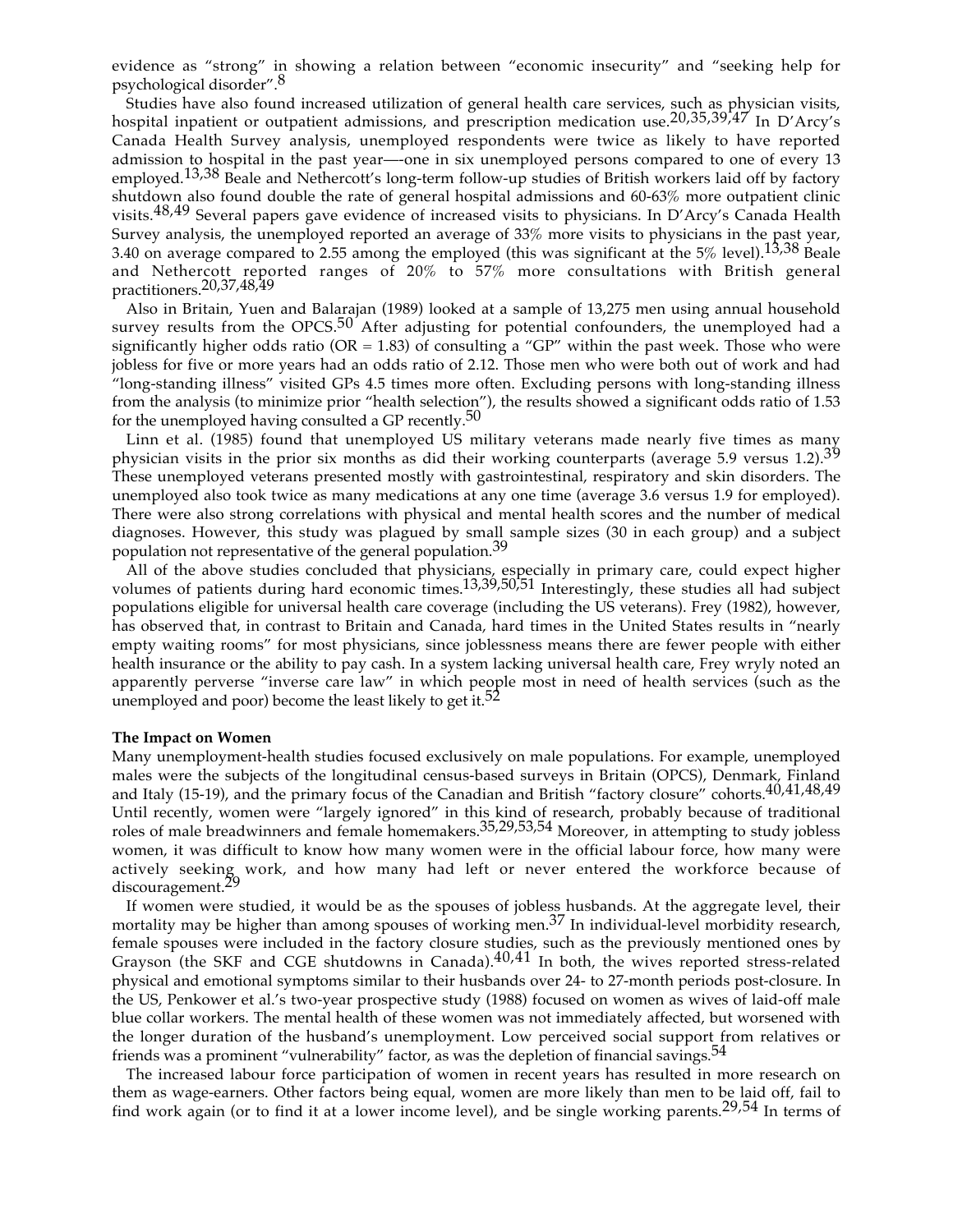mental health status, D'Arcy's Canada Health Survey analysis found that, controlling for other factors, unemployed females had, on average, worse levels of anxiety, depression and self-rated health status, and made more visits to physicians, than did unemployed males.<sup>38</sup>

In a factory closure study focusing on female workers, Dew et al. (1992) followed a cohort laid off from an appliance-making plant in Pennsylvania. Controlling for prior mental health and social status, the lay-off was significantly associated with depression, but not anxiety, at 12 months post-shutdown. Depression was a longterm reaction to a major loss life event; anxiety occurred more as an immediate reaction. Since the depression was often not mitigated by finding another job, Dew et al. thought that women may be "more devastated" than men by job loss, since past studies showed that mental health of men improved more rapidly upon reemployment.<sup>29</sup>

Do women suffer more than men when rendered jobless? It is arguable who has "more at stake" in holding a job, for reasons of income, social standing and self-esteem. One paper stated that most comparative studies showed that women and men suffered "about equally"; "several" studies found that the women suffered more, while "a few" studies found more impact on the men.54 More longitudinal studies on women are needed, especially in white collar occupations.21 Pre-existing social circumstances should be considered as well: for example, the greater pressures on single parents rendered jobless compared to married, affluent women.

#### **The Impact on Children**

It is evident that the adverse effects of unemployment can extend beyond the jobless person to affect the spouse, children and others in the family network. Children seem especially vulnerable to the consequences of unemployed parents.

At the aggregate level, Brenner and others showed correlations between infant, fetal and maternal mortality rates and adverse economic trends.<sup>3</sup> Child mortality may also be higher.<sup>37</sup> In terms of morbidity, hospital admissions may be more frequent. In one British study, parental unemployment "doubled" the risk of young children being admitted to hospital in a Health Authority region, with the associated poverty as the important determinant.<sup>55</sup> Time-series analyses, of course, are limited in terms of ecological fallacy and control of potential confounders. At the individual level, the preponderance of evidence suggests significant detrimental impacts on children.<sup>55</sup> Some studies, however, were crosssectional and did not adequately control for pre-existing low income or education, or family problems. Children may be affected through several mechanisms: (1) direct material deprivation; (2) psychological sequelae (worrying, depression); (3) somatic symptoms and illness; (4) behavioural consequences (impaired school performance, strained relations with friends, isolation); $\frac{55}{56}$  and (5) possible parental abuse and neglect.<sup>57</sup> Studying the psychological impact upon children, Pautler and Lewko (1984) administered a 75-item "Worries Inventory" to 1,000 boys and girls in Grades 6, 9 and 12 in Sudbury, Ontario. The younger children (Grade 6) in particular, compared to the older ones, worried more about family financial problems when their fathers had been out of work in the previous 12 months.<sup>56</sup>

Many studies have revealed adverse health consequences for young people (youth or adolescent children) affected by unemployment. For example, 11 European studies and two review papers from 1971 to 1984 observed increased incidences of diagnosed mental health disorders, health risk behaviours (more alcohol, tobacco and illicit drug use, and less exercise and use of contraceptives) and more attempted and completed suicides.26,57

An association between parental unemployment and risks of child abuse has been suggested at the aggregate level; for example, trends in reported cases of abuse or of children taken into state custody.21,55,58-60 Using US statistics of reported child abuse, Gil (1969) found that nearly 50% of the fathers were unemployed, three times the national average.<sup>60</sup> In Britain (1976), the unemployment rate among reported abusive fathers was estimated to be six times the national rate.<sup>55</sup> These analyses were retrospective and at the macro level. Longitudinal individual-level studies are essential for examining this association.

### **Does Unemployment**

#### **Cause Ill Health?**

Questions often arise whether unemployment is the cause or the result of ill health. Jin, Shah and Svaboda<sup>61</sup> reviewed the published literature and used Hill's criteria to determine the cause and effect. Hill's criteria are generally used in the epidemiological investigation to establish the causal relationship. Using these criteria, the authors found the following: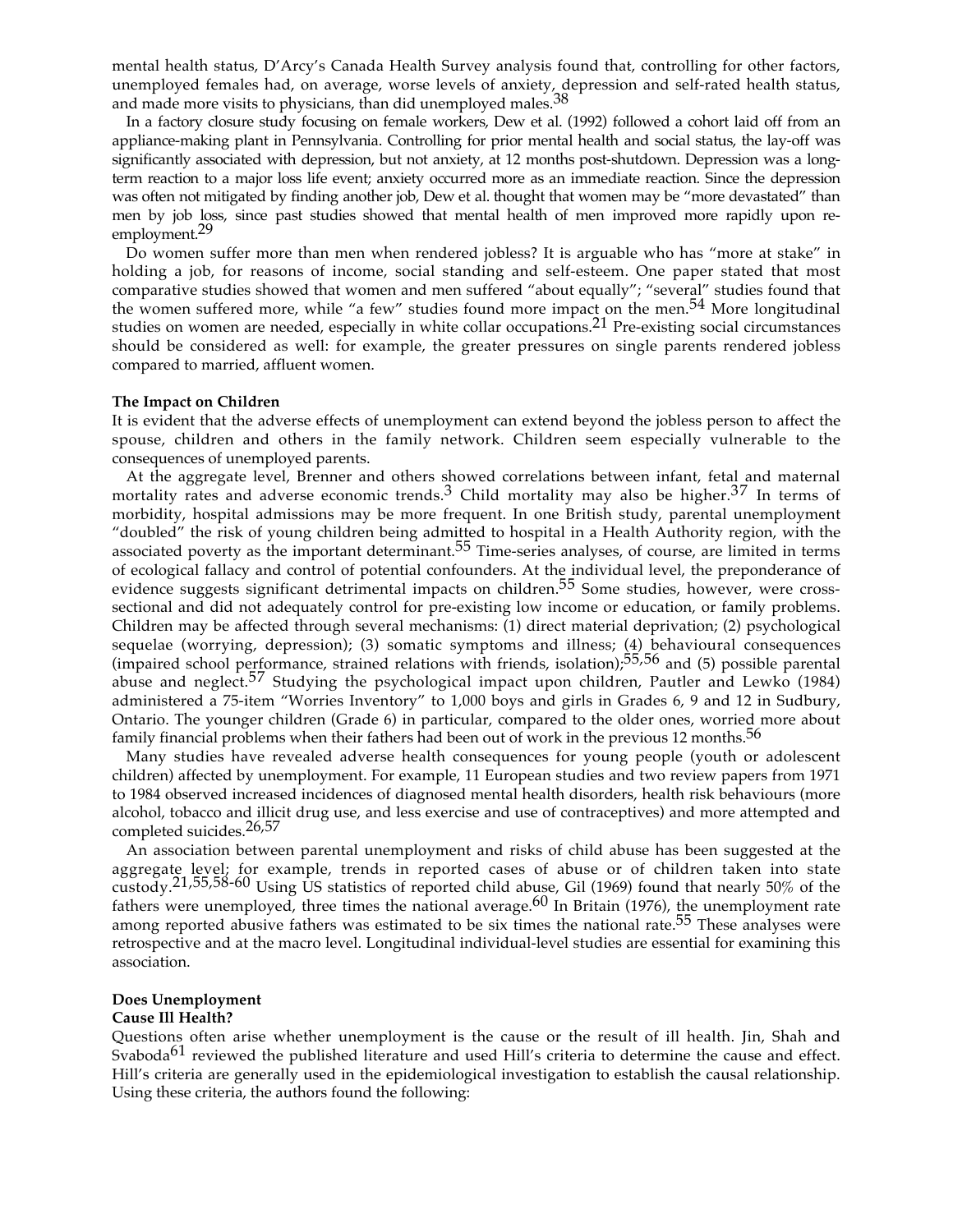**Temporal direction** was shown in many study designs where the unemployment preceded adverse health effects.

**Strength of association** describes the magnitude of effect. If there is a large difference in health between the employed and unemployed, the adverse effects of unemployment are more likely to be real. Consistent moderate associations existed for most studies reviewed here. For most outcomes such as ischaemic heart disease, the SMR's were between 120 and 200.

**Dose-response relationship** occurred in the Finnish census-based cohort study where men who were unemployed longer were more likely to have higher mortality rates.

**Consistency of findings** occurred across different study designs, such as time-series, cohort, casecontrol and ecological studies, and across different outcomes including overall and cardiovascular mortality, mental disorders and health care utilization.

**Analogy** was not directly tested in studies. However, Jin et al. inferred that the unemployment/ill health association is analogous to other negative social or economic conditions such as poverty, low educational levels or inequality among social classes.

**Biological plausibility**, in the context of unemployment, describes coherence with known mechanisms of behaviour, physiology and health. Postulated mechanisms of poor health resulting from unemployment include: 1) the disruption of community and personal social relationships, 2) a consequentially greater risk of high-risk behaviours, 3) stress-related abnormal changes in physiology, and 4) precipitation of a bereavement reaction, like that caused by other losses.

In the light of the above findings, the authors concluded that "on an epidemiological basis, the evidence suggests a strong, positive association between unemployment and many adverse health outcomes. Whether unemployment causes these adverse outcomes is less straightforward, however, because there are likely many mediating and confounding factors, which may be social, economic or clinical. Many authors have suggested mechanisms of causation, but further research is needed to test these hypotheses."<sup>61</sup>

#### **The Economic Impact on**

#### **Canada's Health Care System**

A working paper on The Health Impact of Unemployment: A Review and Application of Research Evidence<sup>62</sup> calculated the direct costs to the health care system of the excess services utilized by the unemployed. However, the total economic cost of unemployment to society is certainly much higher. Other costs include: indirect cost of health care; direct costs of unemployment insurance, welfare payments and other social services; and the "opportunity" cost to society of foregone productivity by otherwise employable persons.

The cost analysis method used was the "population attributable risk approach", calculating the proportion of the total health care cost attributed to the unemployed. The unemployment rates used were the official national rate of 12.3% (March 1993) and the rate of 15% which includes the group of people discouraged from seeking work and reflects the potential "exposure" to the adversity of unemployment better than the official rate. Utilization data from Saskatchewan were used and extrapolated to Canada as a whole. Saskatchewan unit costs are lower than the national average. Therefore, it is likely that utilization data for ages 15 to 64 for the period 1989 to 1991 underestimate present-day costs. Based on these assumptions, the total excess annual cost of health care in Canada attributable to the unemployment level in 1993 was \$845 million, for 12.3% unemployed or \$1,085 million for 15% unemployed.

## **An Economic Impact of Unemployment**

#### **on Canadian Society**

The costs of unemployment are generally viewed by the society as those related to unemployment insurance and social assistance programs for those who are able to work. In 1993, for example, \$18.3 billion were spent in Canada on unemployment insurance or 2.6% of Gross Domestic Product (GDP). From this perspective, unemployment is seen as causing a loss of income only to those unable to find employment. D. Bellemare and L. Poulin-Simon from the Canadian Centre for Policy Alternatives have done studies to estimate the real cost of unemployment to both the unemployed and society in terms of unused human resources to produce goods and services, loss of salaries to the unemployed, loss of profits to companies, additional work generated through employment and loss of government revenue in tax collection for 1992 and 1993.<sup>63</sup> This cost was \$109 billion in 1993, which amounts to 15.5% of Canada's GDP or \$3,956 per capita. These numbers are quite different from the previous costs described above and should be added to those to give a more complete picture of the economic impact of unemployment.

In summary, the literature shows a strong positive relationship between unemployment and ill health. Canada has a high prevalence of unemployment, and there are high, direct, health care and societal costs resulting from current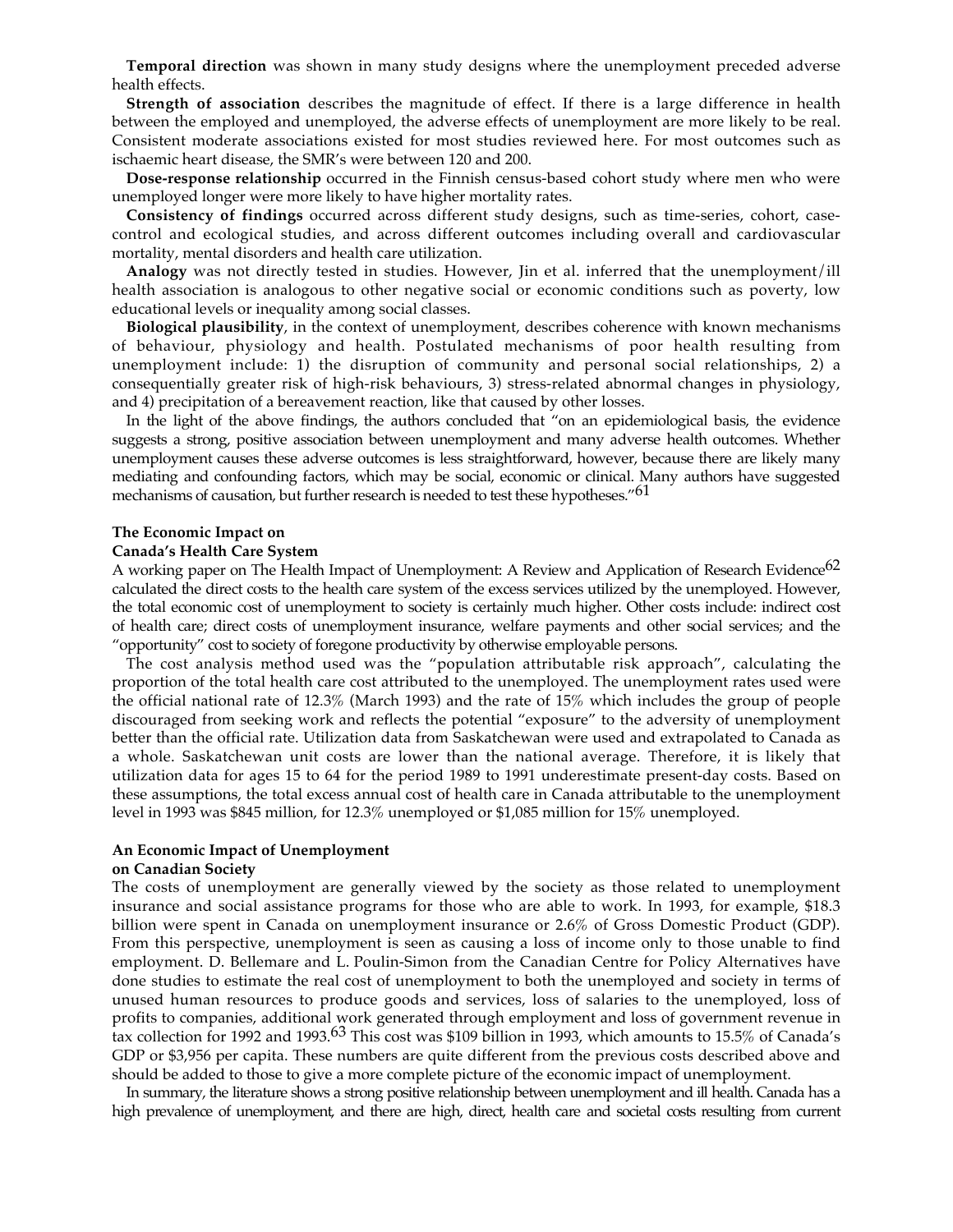unemployment trends. As of December 1995, there were 2.5 million Canadians who were unemployed, in involuntary part-time jobs or discouraged from seeking work. Unemployment in Canada has reached an epidemic proportion and it is taking a significant toll on the health of Canadians.

Recognition of the broader social and ecological dimensions of health and a better understanding of how unemployment affects health are important for the development of specific policies to minimize the adverse effects of unemployment. It is important to address the clear benefits of meaningful employment to health. The time is right for the Canadian Public Health Association to be involved in the debate about employment and labour policies in Canada.

#### **Acknowledgements**

The authors wish to thank Dr. R. Jin and Dr. T. Svaboda for their help in the preparation of this manuscript.

#### **References**

- 1. Marmot MG, Theorell T. Social Class and Cardiovascular Disease: The Contribution of Work. Int J Health Sci, 18(4): 659-74, 1988.
- 2. Marmot MG, Kogevinas MA, Elston M. Social/Economic Status and Disease. Ann Rev Public Health, 8; 111-35, 1987.<br>Brenner MH, Mooney A, Unemployment and Health in the Context of Economic Change, Soc Sci Med 1983: 17: 1125-
- 3. Brenner MH, Mooney A. Unemployment and Health in the Context of Economic Change. Soc Sci Med 1983; 17: 1125-1138.
- 4. Brenner MH. Economic Instability, Unemployment Rates, Behavioural Risks and Mortality Rates in Scotland, 1952-1983. Int J Health Serv 1987; 17(3): 475-487.
- 5. Brenner MH. Estimating the Social Costs of National Economic Policy: Implications for Mental and Physical Health and Criminal Aggression. Washington, DC: US Government Printing Office, 1976.
- 6. Brenner MH. Mortality and the National Economy: A Review and the Experiences of England and Wales. Lancet 1979; 2: 568- 573.
- 7. Brenner MH, Mooney A. Economic Change and Sex Specific Cardiovascular Mortality in Britain, 1955-1976. Soc Sci Med 1982; 16(4): 431-436.
- 8. Brenner MH. Estimating the Effects of Economic Change on National Health and Social Well Being. Joint Economic Committee of the US Congress, US Government Printing Office, Washington DC, 1984.
- 9. Leigh JP, Waldon HM. Unemployment and Highway Fatalities. J Health Politics Policy and Law 1991 Spring; 16(1): 135-155. 10. Gravelle H, Hutchinson G, Stern J. Mortality and Unemployment: A Critique of Brenner's Time-Series Analysis. Lancet 1981
- Sept; ii: 675-679.
- 11. Eyer J. Does Unemployment Cause the Death Rate Peak in Each Business Cycle? A Multifactorial Model of Death Rate Change. Int J Health Serv 1977; 7: 625-662.
- 12. Adams OB. Health and Economic Activity: A Time-Series Analysis of Canadian Mortality and Unemployment Rates. Health Division, Statistics Canada, Ottawa, 1981.
- 13. D'Arcy C, Siddique CM. Unemployment and Health: An Analysis of the Canada Health Survey. Int J Health Serv 1985; 15(4): 609-635.
- 14. Moser K, Fox J, Jones D. Unemployment and Mortality in the OPCS Longitudinal Study. Lancet 1984; ii: 1324-1329.
- Moser KA, Fox AJ, Goldblatt PO. Stress and Heart Disease: Evidence of Association Between Unemployment and Heart Disease from the OPCS Longitudinal Study. Postgrad Med J 1986 Aug; 62(730): 797-790.
- 16. Costa G, Segman N. Unemployment and Mortality. BMJ 1987; 294: 1550-1551.
- 17. Moser KA, Goldblatt PO, Fox AJ. Unemployment and Mortality: Comparison of the 1971 and 1981 Longitudinal Study Census Samples. BMJ 1987 Jan 10; 294: 85-90.
- 18. Iversen L, Anderson O, Andersen PK, et al. Unemployment and Mortality in Denmark, 1970-1980. BMJ 1987; 295: 878-884.
- 19. Martikainen PT. Unemployment and Mortality Among Finnish Men,1981-5.BMJ 1990 Sept; 301: 407-411.
- 20. Smith R. Unemployment: Here We Go Again (Ed.). BMJ 1991 Mar 16; 302(6777): 606-607. 1991; 45: 16-18.
- 21. Catalano R. The Health Effects of Economic Insecurity. Am J Pub Health 1991; 81(9): 1148-1152.
- 22. Brenner MH. Economic Change, Alcohol Consumption and Heart Disease Mortality in Nine Industrialized Countries.
- 
- 23. Bunn A. Ischaemic Heart Disease Mortality and the Business Cycle in Australia. Am J Pub Health 1979; 69: 772-781. 24. Franks PJ, Adamson C, Bulpitt PF, Bulpitt CJ. Stroke Death and Unemployment in London. J Epidem Comm Health.
- 25. Mattiasson I, Lindgarde F, Nilsson JA, et al. Threat of Unemployment and Cardiovascular Risk Factors: Longitudinal Study of Quality of Sleep and Serum Cholesterol Concentrations in Men Threatened with Redundancy. BMJ 1990 Sept 8; 301:461-6.
- 26. Olafsson O, Svennson PG. Unemployment-Related Lifestyle Changes and Health Disturbances in Adolescents and Children in the Western Countries. Soc. Sci Med 1986;22(11): 1105-1113.
- 27. Morris JK, Cook DG, Shaper AG. Non-Employment and Changes in Smoking, Drinking and Body Weight. BMJ 199 Feb 29; 304: 536-541.
- 28. Dooley D, Catalano R. The Epidemiology of Economic Stress. Am J Comm Psychol 1984; 12(4): 387-409.<br>29. Dew MA. Bromet EL Penkower L. Mental Health Effects of Job Loss in Women. Psychol Med 1992 Aug
- 29. Dew MA, Bromet EJ, Penkower L. Mental Health Effects of Job Loss in Women. Psychol Med 1992 Aug; 22(3): 751-764.<br>30. Platt S. Unemployment and Suicidal Behaviour: A Review of the Literature. Soc Sci Med 1984; 19: 93-11
- 30. Platt S. Unemployment and Suicidal Behaviour: A Review of the Literature. Soc Sci Med 1984; 19: 93-115.
- 31. Morrell S, Taylor R, Quine S, Kerr C. Suicide and Unemployment in Australia. Soc Sci Med 1993; 36(6): 749-756.
- 32. Pritchard C. Is There a Link Between Suicide in Young Men and Unemployment? Br J Psychiat 1992 Jun; 160: 750-756.
- 33. Durkheim E. Suicide. New York: The Free Press, 1951. Soc Sci Med 1987; 25: 119-132.
- 34. Lester D, Motohashi Y, Yang B. The Impact of the Economy on Suicide and Homicide Rates in Japan and the United States. Int J Soc Psychiat 1992; 38(4): 314-317.
- 35. Kirsh S. Unemployment Its Effect on Body and Soul. Canadian Mental Health Association, Ottawa, 1992.
- 36. Smith R. Workfare and Health (Ed.). BMJ 1993 Feb 20; 306: 474.
- 37. Smith R. Without Work All Life Goes Rotten (Ed.). BMJ 1992 Oct 24; 305: 972.
- 38. D'Arcy C. Unemployment and Health: Data and Implications. Can J Pub Health 1986 May/June; 77: 124-131.
- 39. Linn MW, Sandifer RS, Stein S. Effects of Unemployment on Mental and Physical Health. Am J Pub Health, 1985 May; 75(5): 502-506.<br>40. Grayson JP. The Closure of a Factory and Its Impact on Health. *Int* J Health Serv 19
- 40. Grayson JP. The Closure of a Factory and Its Impact on Health. *Int* J Health Serv 1985; 15(1): 69-93.
- 41. Grayson JP. Reported Illness From a CGE Closure. Can J Pub Health 1989 Jan-Feb; 80(1): 16-19.
- 42. Kiernan M, Toro PA, et al. Economic Predictors of Mental Health Service Utilization: A Time-Series Analysis. Am J Comm Psychol 1989; 17(6): 801-819.
- 43. Brenner MH. Mental Illness and the Economy. Cambridge MA: Harvard University Press, 1973.